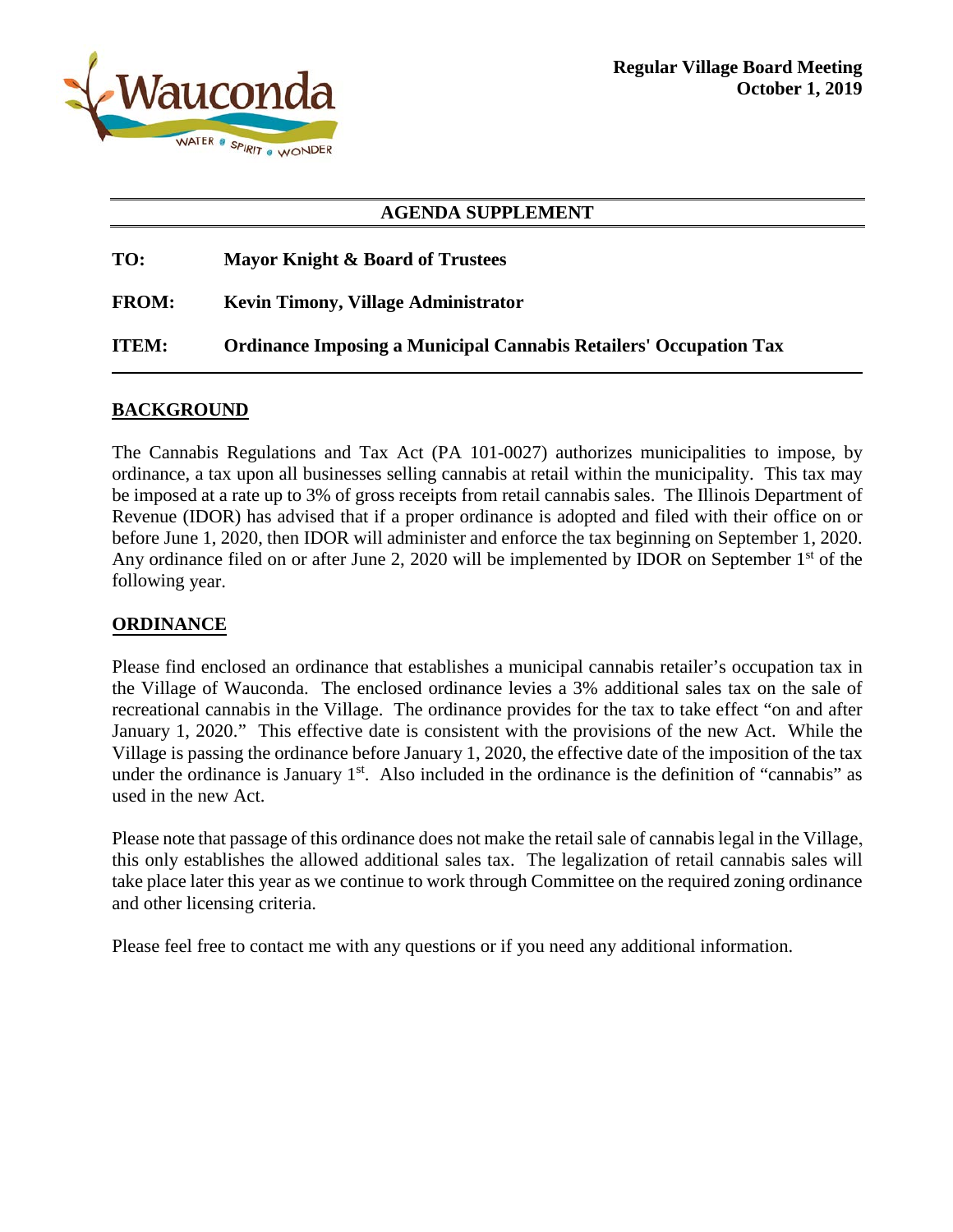## **2019-O-\_\_\_\_**

## *AN ORDINANCE IMPOSING A MUNICIPAL CANNABIS RETAILERS' OCCUPATION TAX FOR THE VILLAGE OF WAUCONDA, LAKE COUNTY, ILLINOIS*

*WHEREAS,* the Village of Wauconda has the authority to adopt ordinances and to promulgate rules and regulations that protect the public health, safety and welfare of its citizens; and

*WHEREAS,* this Ordinance is adopted pursuant to the provisions of the Illinois Municipal Cannabis Retailers' Occupation Tax Law, 65 ILCS 5/11-8-22 et seq. (Act); and

*WHEREAS,* this Ordinance is intended to impose the tax authorized by the Act providing for a municipal cannabis retailers' occupation tax which will be collected by the Illinois Department of Revenue and remitted to the Village of Wauconda from and after January 1, 2020.

#### *NOW THEREFORE, BE IT ORDAINED BY THE PRESIDENT AND BOARD OF TRUSTEES OF THE VILLAGE OF WAUCONDA, LAKE COUNTY, ILLINOIS, AS FOLLOWS:*

**SECTION I:** That the preceding "Whereas" clauses are hereby incorporated into this Ordinance as if they were fully set forth herein.

**SECTION II:** There is hereby created a new division entitled "Municipal Cannabis" Retailers' Occupation Tax" within Chapter 35 of the Wauconda Municipal Code to provide as follows:

## **Municipal Cannabis Retailers' Occupation Tax**

## **Section 35.42 - Tax imposed; Rate.**

- A. Effective on and after January 1, 2020, a tax is hereby imposed upon all persons engaged in the business of selling cannabis, other than cannabis purchased under the Compassionate Use of Medical Cannabis Pilot Program Act, at retail in the Village at the rate of 3% of the gross receipts from these sales made in the course of that business.
- B. The imposition of this tax is in accordance with the provisions of Sections 8-11-22, of the Illinois Municipal Code (65 ILCS 5/8-11- 22).

{20/74.39/CANNABIS/00040372.DOCX}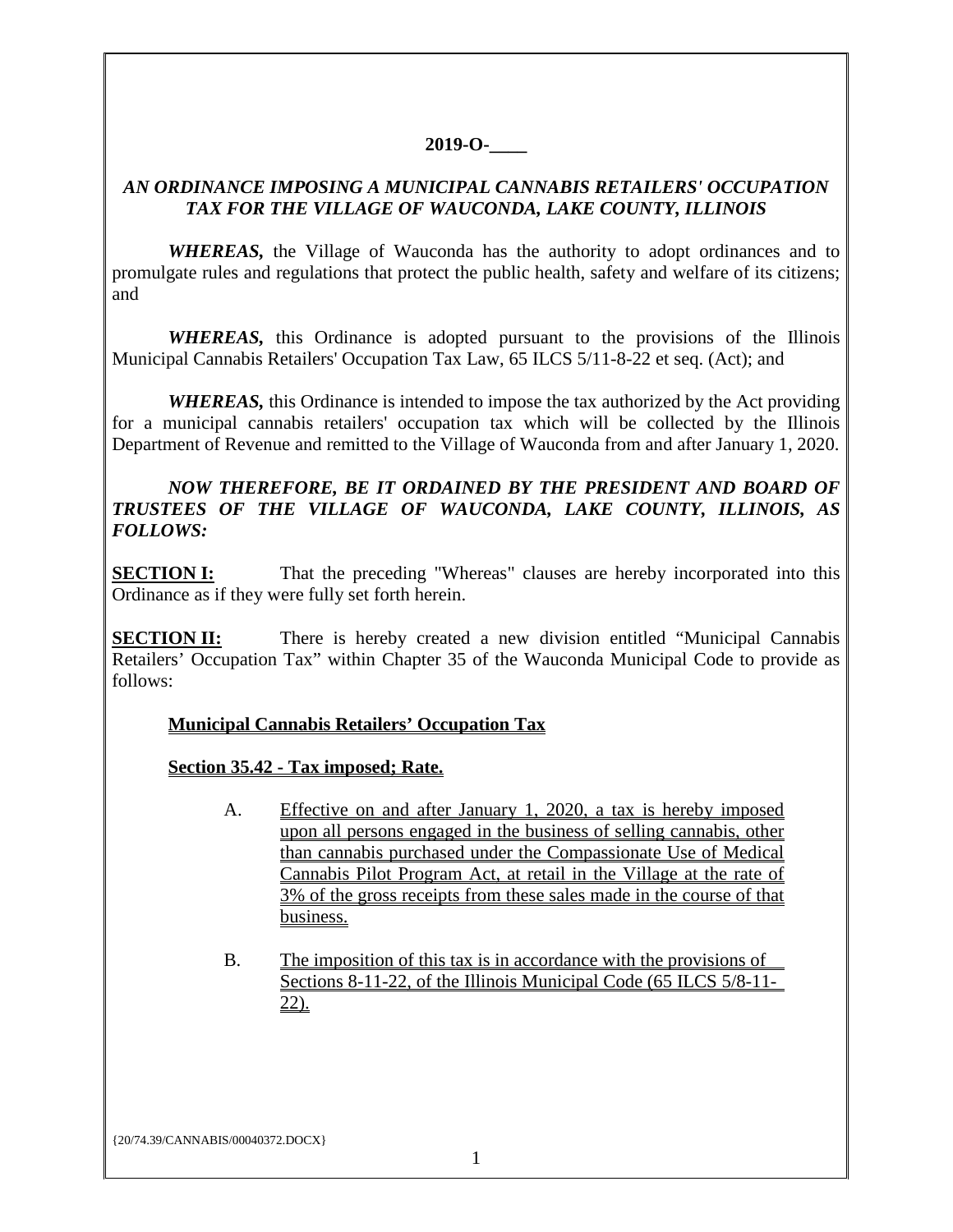## **Section 35.43 - Collection of tax by retailers.**

- A. The tax imposed by this Ordinance shall be remitted by such retailer to the Illinois Department of Revenue (Department). Any tax required to be collected pursuant to or as authorized by this Ordinance and any such tax collected by such retailer and required to be remitted to the Department shall constitute a debt owed by the retailer to the State. Retailers may reimburse themselves for their seller's tax liability hereunder by separately stating that tax as an additional charge, which charge may be stated in combination, in a single amount, with any State tax that sellers are required to collect.
- B. The taxes hereby imposed, and all civil penalties that may be assessed as an incident thereto, shall be collected and enforced by the Department. The Department shall have full power to administer and enforce the provisions of this article.
- C. Effective date. The tax provided for herein shall take effect for all retail cannabis sales on or after the first day of January, 2020.
- D. Filing with Illinois Department of Revenue. Upon its passage, approval and publication in pamphlet form as provided by law, two duly certified copies of this Ordinance shall be sent to the

Local Tax Allocation Division (3-500) Illinois Department of Revenue 101 W. Jefferson Springfield, Illinois 62702

# **Section 35.44 – Definition of Cannabis.**

As used in Section 35.42 above, the term "Cannabis" means marijuana, hashish, and other substances that are identified as including any parts of the plant Cannabis sativa and including derivatives or subspecies, such as indica, of all strains of cannabis, whether growing or not; the seeds thereof, the resin extracted from any part of the plant; and any compound, manufacture, salt, derivative, mixture, or preparation of the plant, its seeds, or resin, including tetrahydrocannabinol (THC) and all other naturally produced cannabinol derivatives, whether produced directly or indirectly by extraction; however, "cannabis" does not include the mature stalks of the plant, fiber produced from the stalks, oil or cake made from the seeds of the plant, any other compound, manufacture, salt, derivative, mixture, or preparation of the mature stalks (except the resin

{20/74.39/CANNABIS/00040372.DOCX}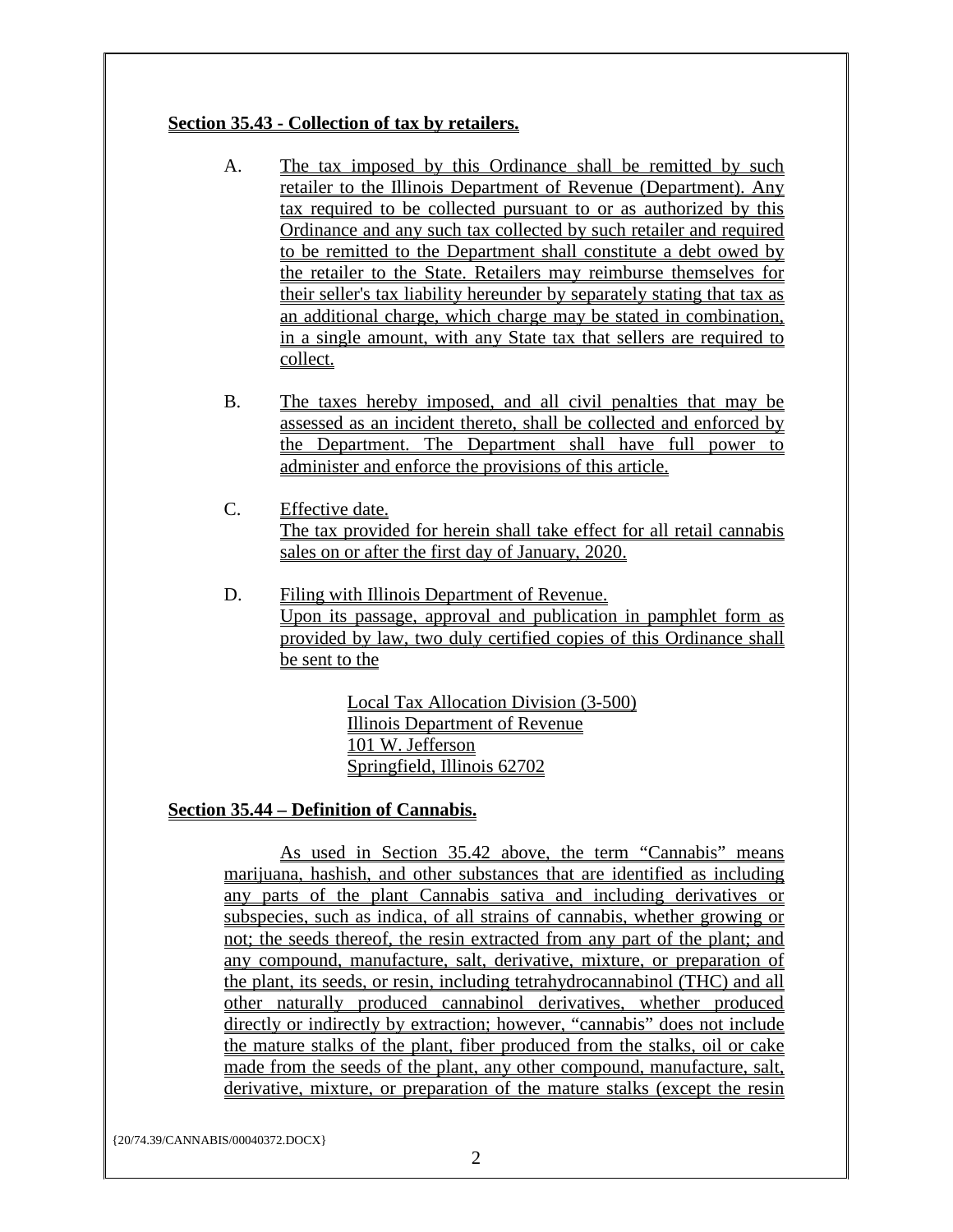extracted from it), fiber, oil or cake, or the sterilized seed of the plant that is incapable of germination. "Cannabis" does not include industrial hemp as defined and authorized under the Industrial Hemp Act. "Cannabis" also means concentrate and cannabis-infused products. (Source: 410 Ill. Comp. Stat. Ann. 705/1-10)

**SECTION III:** Nothing in this Ordinance shall be construed to affect any suit or proceeding pending in any court, or any rights acquired, or liability incurred, or any cause or causes of action arising, acquired or existing under any act or ordinance or portion thereof hereby repealed or amended by this ordinance; nor shall any just or legal right, claim, penalty or remedy of any character of the corporate authority existing on the effective date hereof be lost, impaired or affected by this Ordinance.

**SECTION IV:** All ordinances or parts of ordinances in conflict herewith are to the extent of such conflict, hereby repealed.

**SECTION V:** If any provision, clause, sentence, paragraph, section, or part of this ordinance or application thereof to any person, firm, corporation, public agency or circumstance, shall, for any reason, be adjudged by a court of competent jurisdiction to be unconstitutional or invalid, said judgment shall not affect, impair or invalidate the remainder of this ordinance and the application of such provision to other persons, firms, corporation, or circumstances, but shall be confined in its operation to the provision, clause, sentence, paragraph, section, or part thereof directly involved in the controversy in which such judgment shall have been rendered and to the person, firm, corporation, or circumstances involved. It is hereby declared to be the legislative intent of the Corporate Authorities that this ordinance would have been adopted had such unconstitutional or invalid provision, clause, sentence, paragraph, section, or part thereof not been included.

**SECTION VI:** This ordinance shall be in full force and effect from and after its passage, approval and publication in pamphlet form as required by law.

## **Passed this 1st day of October, 2019. Ayes: Nays: Absent/Abstain:** Chuck Black Tim Howe Richard G. Morino  $\mathcal{L}(\mathcal{L})$ Adam Schlick  $\overline{\phantom{a}}$ Tom Shaw <u> 1990 - Jan Jawa</u>  $\frac{1}{2}$  and  $\frac{1}{2}$  and  $\frac{1}{2}$ Jeff A. Sode APPROVED:{20/74.39/CANNABIS/00040372.DOCX}